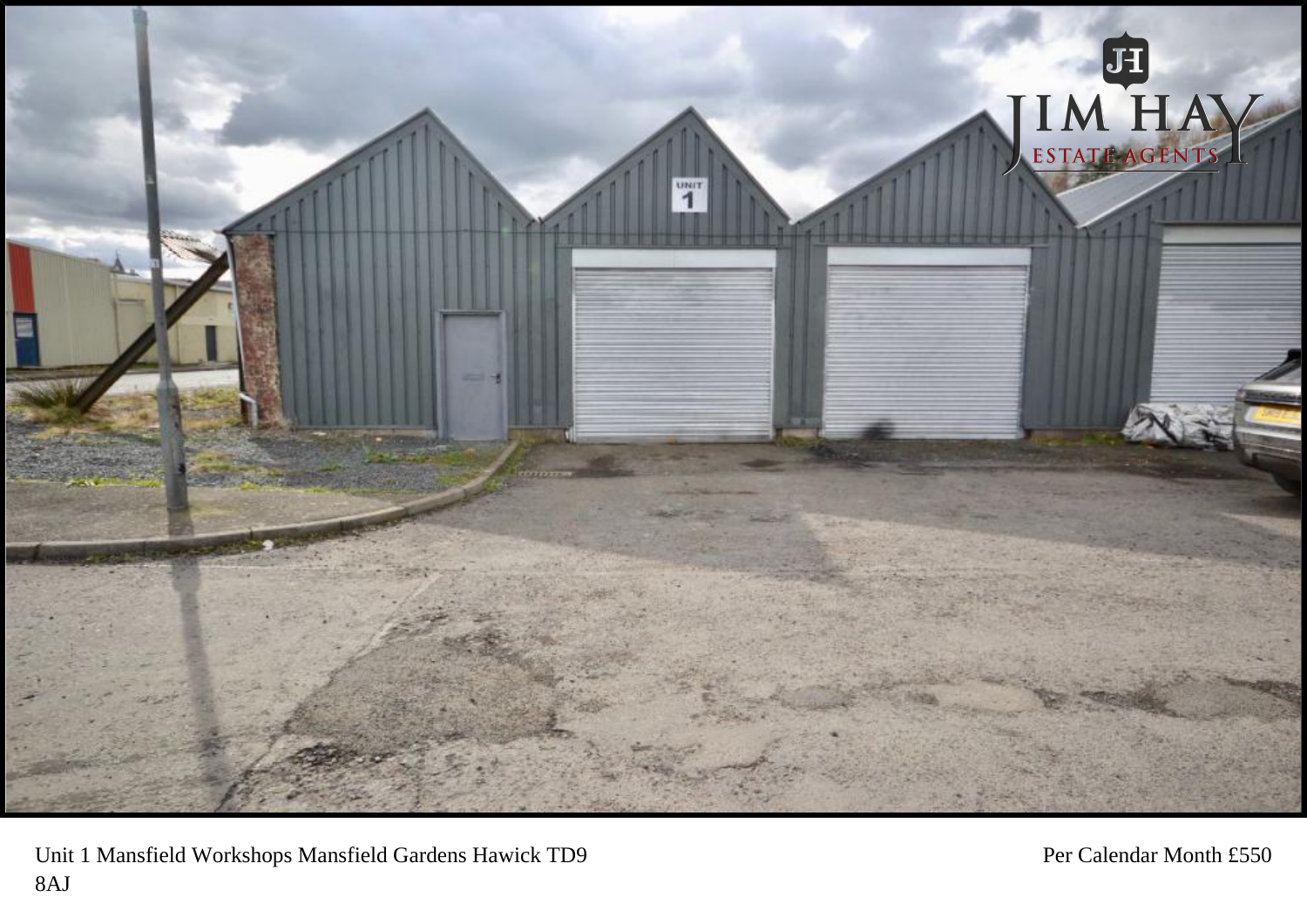## **Unit 1 Mansfield Workshops Mansfield Gardens Hawick TD9 8AJ**

Large Unit avaiable for immediate entry, situated on small industrial site.

Easy vehicle access, via two large full width electric roller doors. Most recenlty utilsed as a garage. Benefitting from concrete floor, good lighting and 3 phase power. There is also a seperate door access.

Superb access, for larger vans and lorries. Excellent for a variety of trades and uses.

In total around 2000 SQ FT.

## **What we like about this property**

Location, Access, Height, Parking



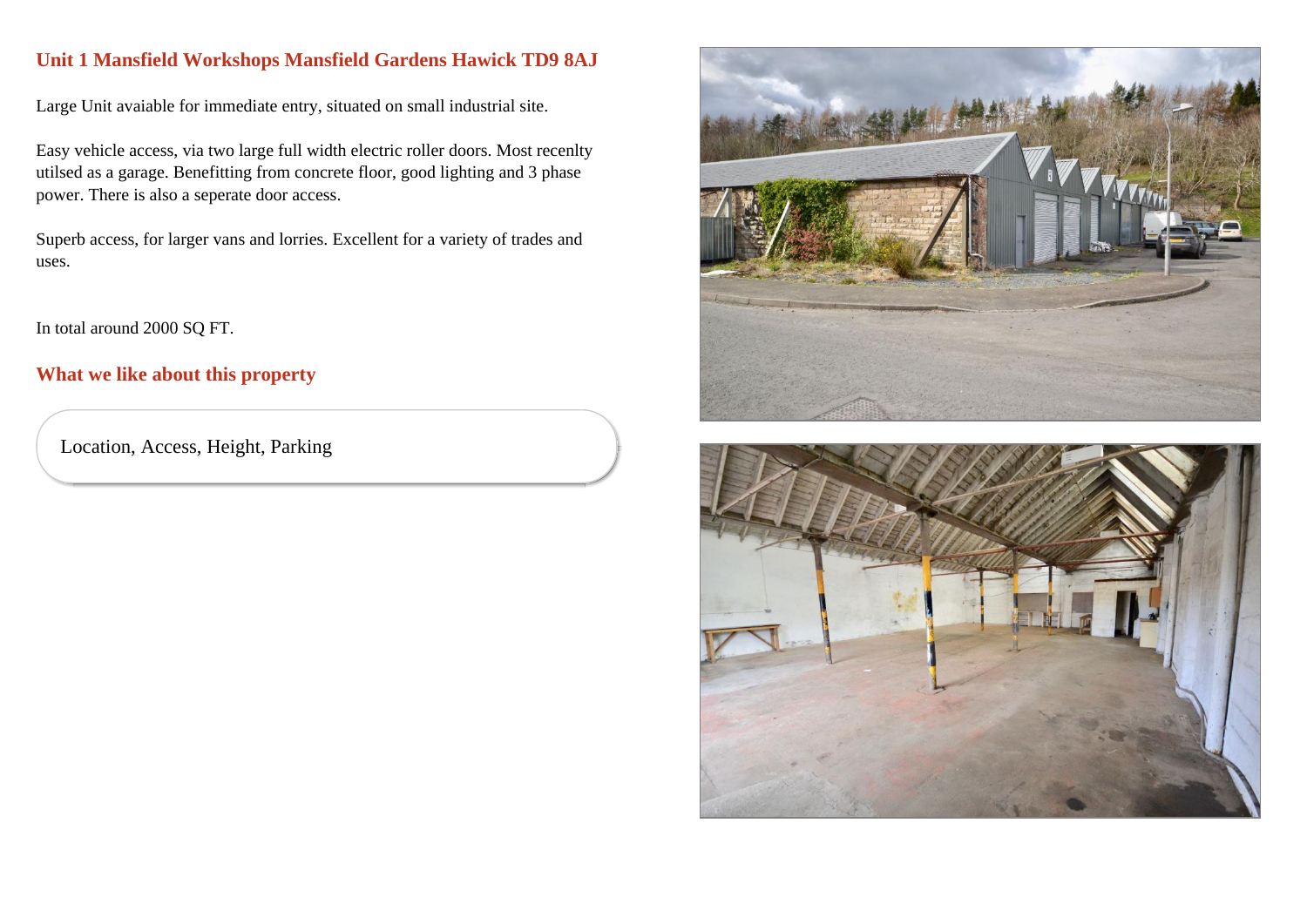